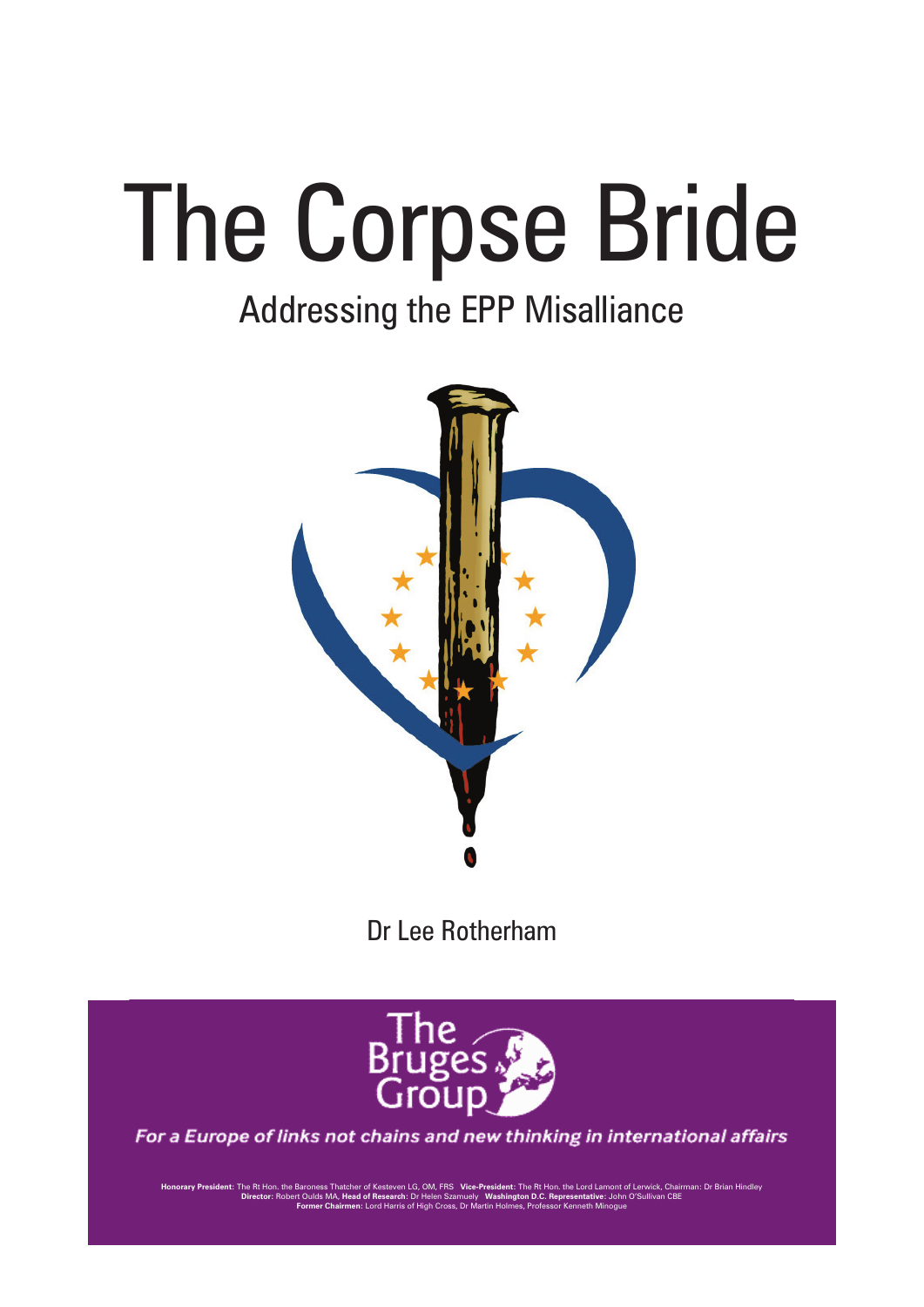## About the author:

Dr Lee Rotherham is a longstanding adviser on European Affairs to members of the Shadow Cabinet and Front Bench, and has been widely published. He fought St Helens South in 2001 and Rotherham in the 2005 General Election. Dr Rotherham is the author of the Bruges Group paper *Health and the Nation* and the co-author of *Federalist Thought Control: The Brussels Propaganda Machine.*

> *"Paradoxically, one could fight the case that the ideological difference between the Christian democrats and the European Socialists is less noticeable than between the EPP and British Conservatives."*

> > Wojcciech Gagatek, University of Warsaw1

<sup>1</sup> *The British Conservative Party and the Group of the European People's Party-European Democrats in the European Parliament – an Analysis of the History and Present Shape of Difficult Relationships*, Published in *Miçdzynarodowy Przeglad Polityczny* and accessible on the internet.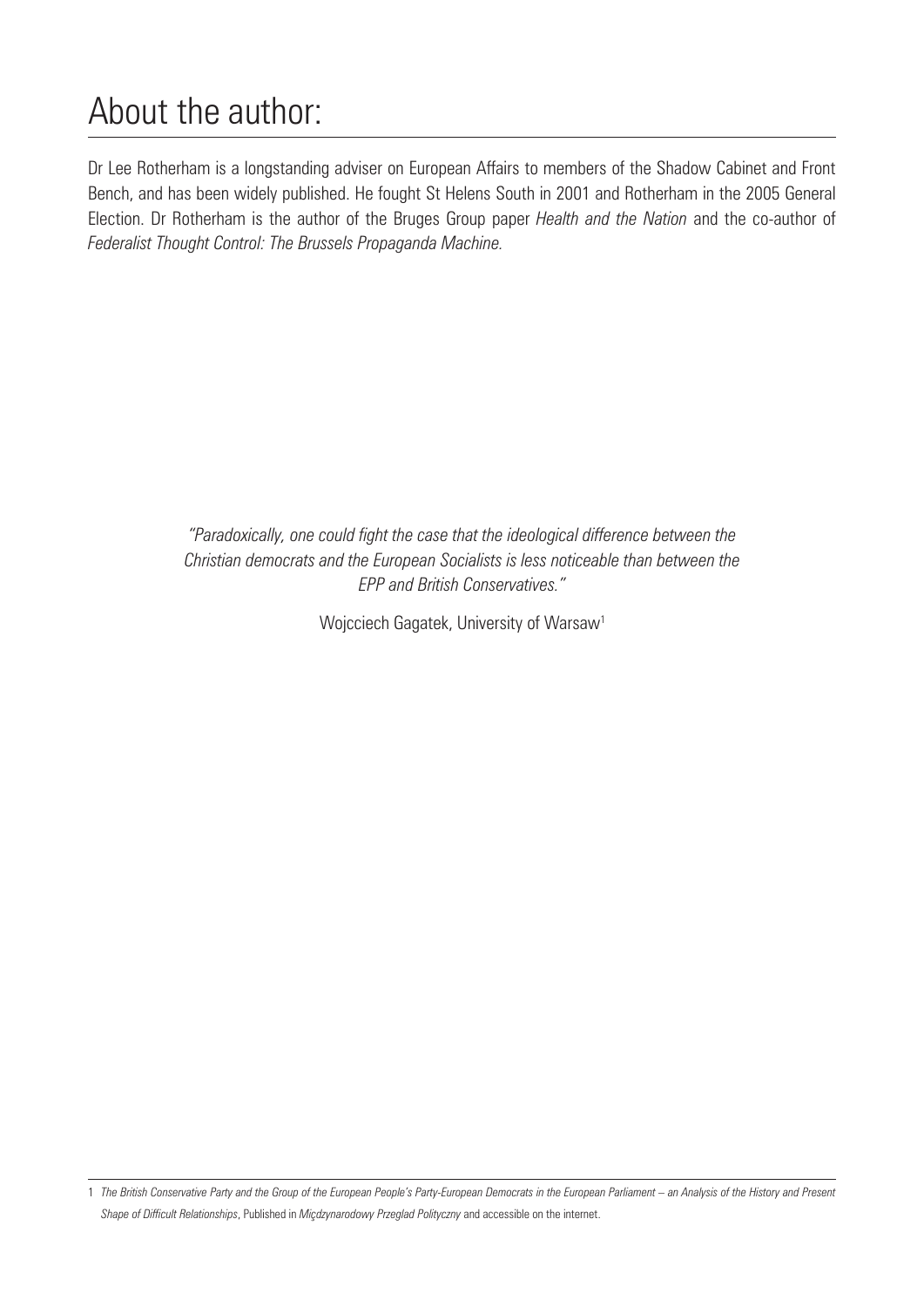## **Contents**

- [Introduction](#page-3-0)
- [The Missed Opportunity](#page-3-0)
- [A Difference of Beliefs](#page-5-0)
- [Fixing the Pieces](#page-6-0)
- [Striking Out](#page-8-0)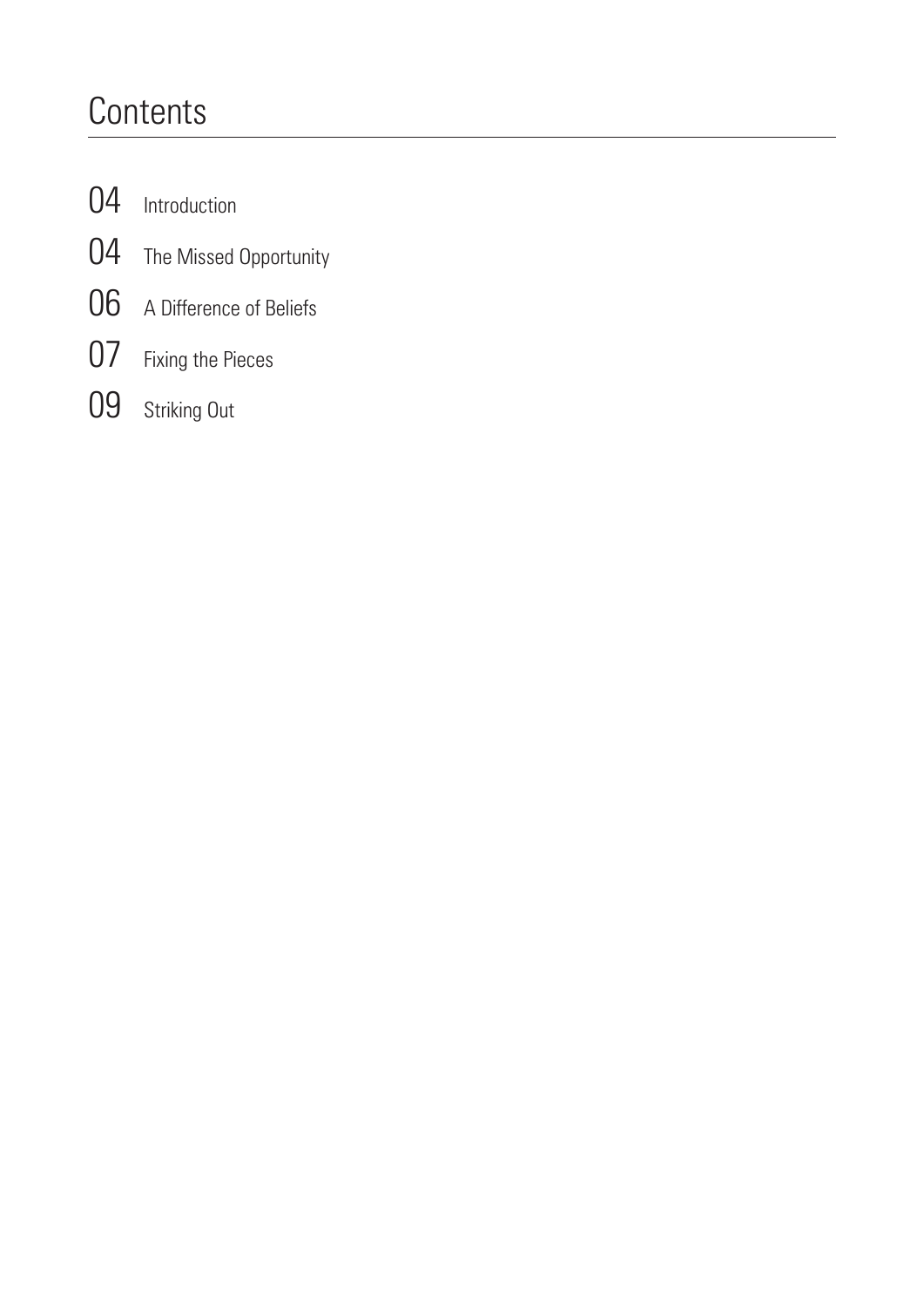## <span id="page-3-0"></span>Introduction

Voltaire once wrote of the Holy Roman Empire that it was a triple misnomer, "Neither Holy, nor Roman, nor an Empire". Much the same could be said of the European Peoples' Party. It is not European, in the sense that its Christian Democrat tenets do not belong to the Conservative parties of Europe; it is not Popular, in the sense that it is a top-down construct that rejects the will of the people as expressed in referenda; and, although it strives to become one, it is not (yet) a single political party.

The Conservative Party's alliance with them is one of the great Faustian Pacts of modern European diplomacy, one in which both sides acknowledge that the union is a mismatch, a marriage seemingly conjured out of some chardonnay-soaked night on the Las Vegas tiles. These partners now prefer to live and sleep apart, only sticking together out of habit and because of a laziness over the paperwork any divorce would create.

But there is also an element of outward deceit that accompanies this relationship. There are some who quietly support it for ideological reasons. Their number is small, though they are well-represented within the ranks of the older generation of Conservative MEPs. These coelacanths of Brussels have been bypassed by the post-Major revolution, where, after the long period of knife fighting over the Maastricht Treaty and beyond, realisation finally dawned that the Brussels project went far beyond the construct of a single treaty, a realisation which brought an element of grassroots Euroscepticism finally and openly onto Party frontbench politics. This steady trickle has yet to seriously impact upon a large section of the MEPs, however, who hearken back more to the integrationist era of Heseltine, Clark and even Heath.

The EPP today remains an icon of the backwardness of such thinking, a symbol of where the future of the Conservative Party lies in Europe. Does it rest shackled to an openly federalist, corporatist, and occasionally hostile partner? Or does it seek to make use of the round-table politics of the continent, and form a smaller but more coherent group, able to stand up for its beliefs, express them clearly and sincerely, and link up with the Christian Democrat Centre Right on issues of common concern? The answer should be a no-brainer, and yet here we are today.

#### The Missed Opportunity

Some supporters of the EPP link have suggested to newspapers that the deal must be good, because otherwise some previous party leader would have made the split already. As this didn't happen, they claim, Eurosceptics are simply making an empty hullabulloo.

In fact, this suggestion is complete tripe. The Conservative Party was actually within an ace of leaving the European Peoples Party and setting up store with credible like-minded friends.

There has been significant debate about whether plans existed to make such a move under Iain Duncan-Smith. In fact, several reliable sources confirm that a move was on the cards and time scheduled.

The IDS team recognised the failings in the EPP arrangement and sought a number of set improvements to the structure that would provide real self-determination: full local financial control; independent resources; a markedly separate structural and ideological independence; mechanical autonomy in such matters as a web site and such like.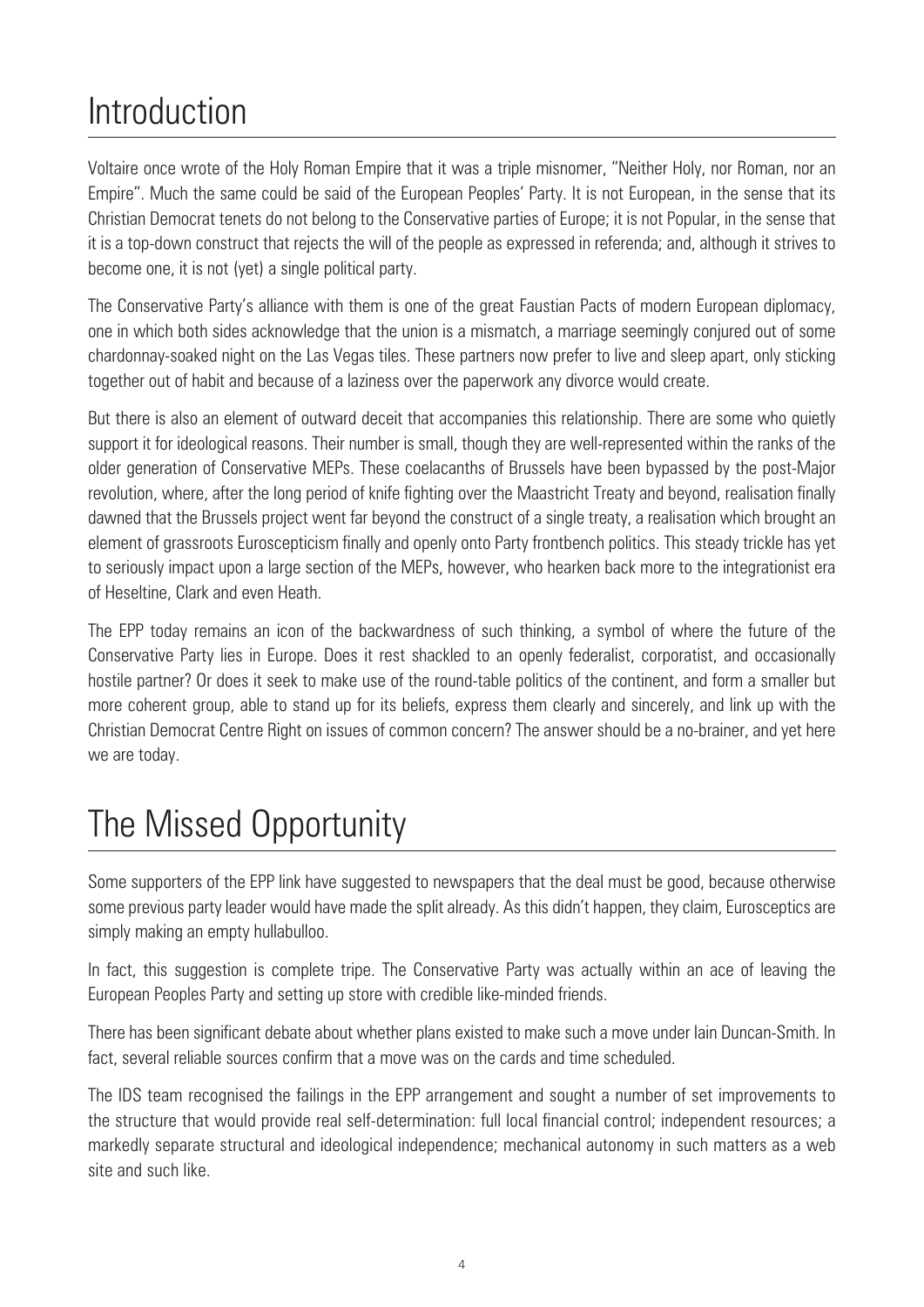Naturally, this was initially approached through negotiations. It may have been unlikely, but the EPP hierarchy could have appreciated the link with Conservative groups enough so as to provide this measure of friendly accommodation and real autonomy. But if they didn't and a split was unavoidable, how much better to make the break without rancour by displaying good faith and reasonableness throughout, so that afterwards the two elements could still cooperate at least in fighting European socialism. A slow and steady approach demonstrated a degree of reasonableness to certain nervous Shadow Cabinet figures as well.

As these European talks met with little success, Mr Duncan-Smith subsequently despatched a letter indicating that these were categorical prerequisites without which continuing membership of the EPP alliance was impossible. This was, in effect, the trigger.

The alternatives were already under consideration. Detailed advice was sought from the Shadow Attorney-General, Bill Cash, on possible mechanisms and options. Consequently, Owen Paterson (then the acronymicallychallenged PPS to IDS) was sent to a number of potential political allies to sound them out. In Lisbon, he met up with the leader of the Portuguese Partido Popular, Paolo Portas, then in coalition as the country's Defence Minister. In Prague he encountered the ODS, the party of President Vaclav Klaus. In Poland he met with Law and Justice leaders who would later supply the country's Prime Minister and President. From that meeting, and a follow on back in London, emerged the opportunity of linking into the democratic Baltic parties.

All were united around the prospect of founding a grouping, ideologically independent of the EPP, with absolute autonomy on choosing who else could join their number, selecting its own staff, and in total control of what was estimated to be a budget on the table of some £5,000,000 - a sum that had the group's name on it and was just waiting to be claimed. The group would join up with the EPP on an issue by issue basis, as allies, when opinions converged.

A key observation presents itself at this point. Contrary to spin by certain pro-Europeans and naïve journalists, the parties with whom the Conservative leadership were seeking to ally themselves with were completely respectable, democratic, and uncontentious. Racists and bigots were excluded; any hint of impropriety excluded a group. On this issue, we can quote the emissary himself. Owen Paterson is extremely clear on this point: "We were dealing with highly respectable, effective political parties that actually win elections, or whose members sat in coalition government as senior ministers. But we were also united by a totally different view of Europe. We are all pro-NATO; we are all defenders of national sovereignty; and we are in favour of the free market. But they were then, as today, all looking at the Conservatives to take the lead. They were longing to march with us in a separate, independent group, and were ready to bring in their Baltic friends as well. The threshold to creating an official group was there, and not just any but the third biggest in the European Parliament. It is seen as a tragedy, perhaps even a betrayal, that we never dared move that first step."2

In July 2003, Duncan-Smith travelled to Prague to make a keynote speech setting out a new stall, in the company of key Conservative leaders from the Czech Republic and Poland. In fact, this was set to have evolved into the founding statement of the new group. It rejected the EU Constitution and its contents; it criticized the Eurozone; it addressed Europe's place in tackling rogue nations; it refused to accept a federalised Europe; it called for a greater role for national parliaments, a taming of the European Commission, the rule of the veto, an end to protectionism and to corruption. In short, it set out a vision of "an alliance of sovereign democracies" - a stall that differentiated itself so vastly from the EPP dogma as to be nailing a thesis to the Wittenburg Cathedral doors.

The next step was plain. After the European Parliament elections, due at that stage within twelve months, the political groups automatically go through a period of reconstituting, and the finances behind the groups are

<sup>2</sup> In interview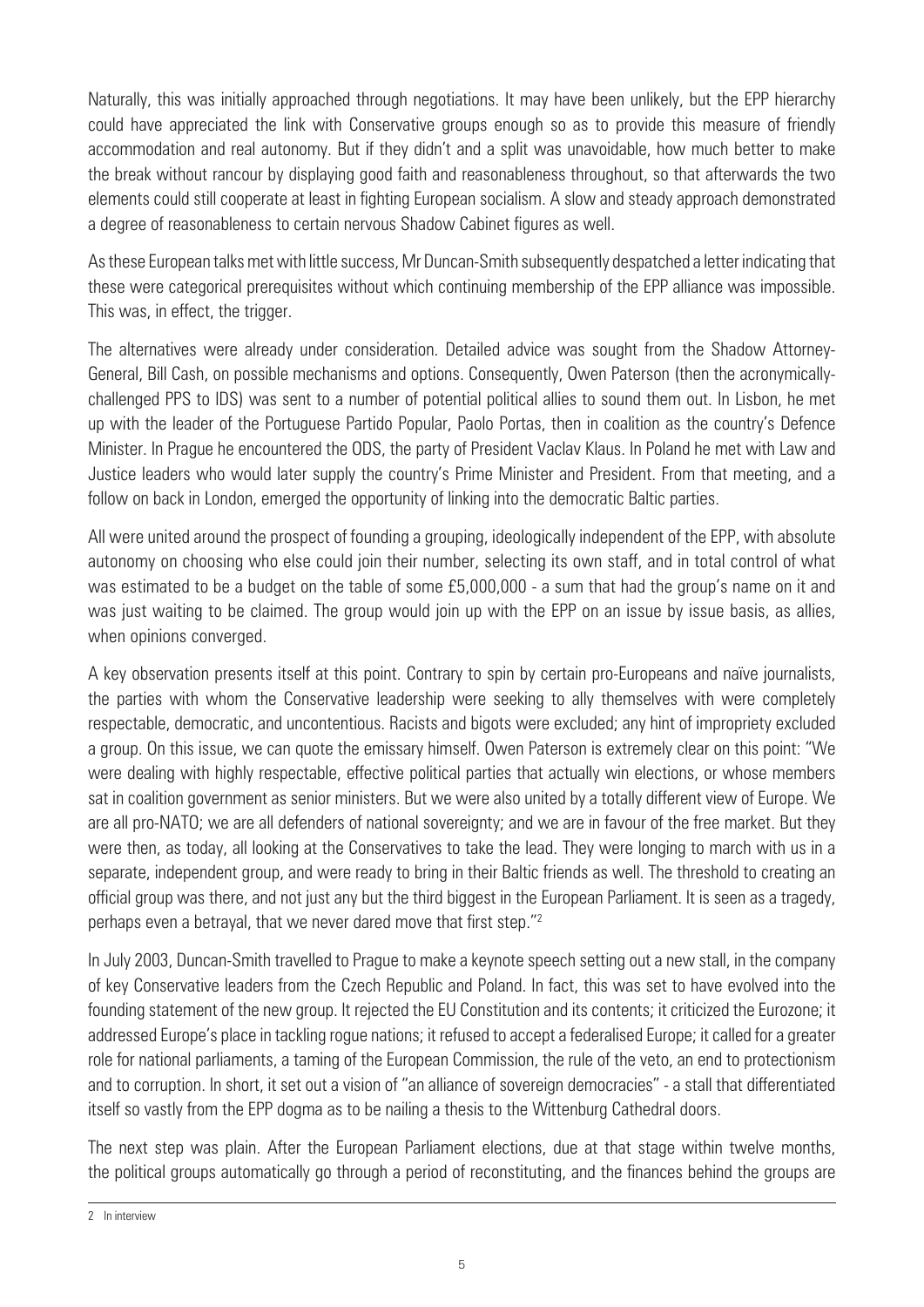<span id="page-5-0"></span>reapportioned. That was a logical, natural, albeit generous, break period to make the move. So the date on the cards was set for June 2004. With a new European Parliamentary session starting, a new group could be organised without excessive acrimony.

What this plan failed to take into account, of course, was the Palace Revolution that followed the next Party Conference later that year. IDS was ousted and Michael Howard took over. Seemingly anxious to keep a lid on the antics of the MP leadership factions, which by that stage were approximating a scene from *Gremlins*, and also to guarantee the silence of the likes of Ken Clark, the lid came crashing down on any development of the Europe issue. So the EP elections came and went, and (much to the immense dissatisfaction of certain of our continental friends) no break was made with the EPP. Indeed, the only marginal improvement in the situation was based on the IDS letter of the previous year, and then only with the heroic brinkmanship of five Conservative MEPs who held out against ridiculous pressure to win some improvement in the general lot - contrary to the pro-EPP kowtowing of a number of their colleagues.

Those promises, gained with the expenditure of so many diplomatic niceties and so much general goodwill towards the EPP, have since been thrown in the face of the Conservative Party. The EPP doesn't want Conservatives and their allies to have any measure of financial or ideological independence, and (as we shall see) has demonstrably failed to live up even to such parts of the bargain as it currently has signed up to. The time for Mr Nice Guy is over. The moment to leave has come.

## A Difference of Beliefs

Apologists for the EPP like to underline a notional ideological fraternity between Conservatives and Christian Democrat members of the EPP. In fact, there are key and demonstrable differences in ideology and perspective.

The EPP secretariat parade themselves quite openly in their European credentials. "It is," they say, "the direct heir of the tradition established in the 1950's by Robert Schuman, Konrad Adenauer and Alcide de Gasperi."<sup>3</sup> They endorse Fundamental Rights, a political schematic as alien to Conservatism as the Napoleonic Code is to British Common Law. It is perhaps as illuminating to note that the group even describes itself, not as the Centre Right (let alone the Right), but as "the political centre in Europe".

A simple review of randomly-selected press releases and statements by various key members of the group, speaking on behalf of the EPP around just the single issue of the EU Constitution, confirms this divergence.

- (On why the EU Constitution was rejected) "I also think that the ground hadn't been prepared well enough, that the Constitution had to confront opponents who were doped up on lies." Francoise Grossetete, Vice-President of the EPP-ED, 8 July 2005
- "The 'No' of two EU countries was evidently very disappointing, but they could not be allowed to speak for all the other 23 members of the Union. So the ratification process must go on." Hans-Gert Poettering, Chairman of the EPP-ED, 1 June 2005
- "We should not forget that the Constitution was based on a very large consensus among all Member States. We will not get a better Constitution if we start the process again. Therefore, the Constitution, or at least the most important parts of it have to come into force if we want Europe to be more capable to act and more transparent." Wilfried Martens, EPP President, 30 May 2005

<sup>3</sup> Political Position, EPP website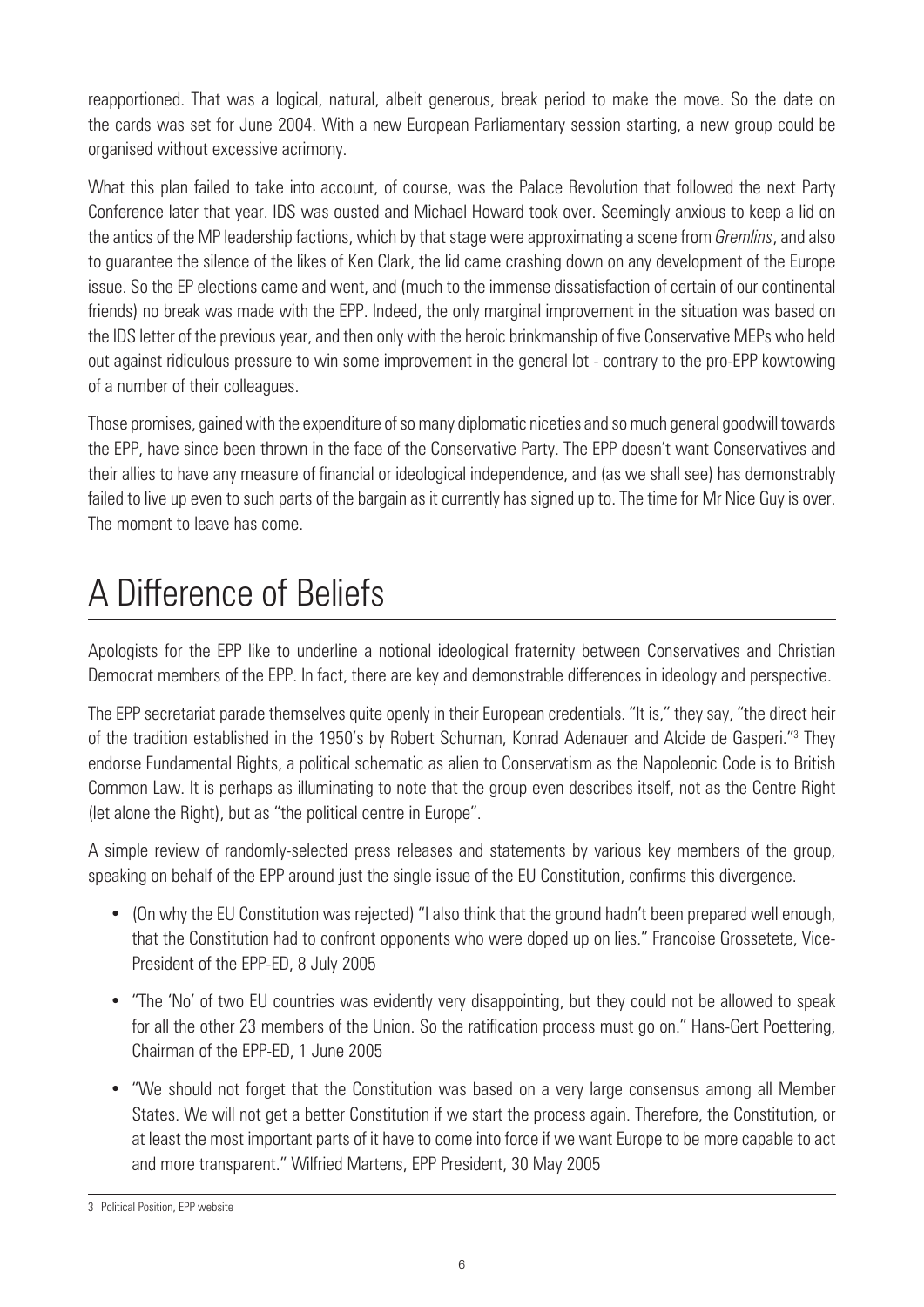- <span id="page-6-0"></span>• "We want the economic and monetary union turning into a genuine social market economy." Elmar Brok, Chairman of the EPP Convention Group, 27 May 2005
- "This is an important and historic moment in the unification of Europe." Hans-Gert Poettering, Chairman of the EPP-ED Group, on the vote in the European Parliament approving the EU Constitution, 12 January 2005. The EPP voted with the Socialists in favour; the Conservatives against (with James Elles and Edward McMillan-Scott absent).
- (Also on the vote) "In adopting the project of the European Constitution with 500 votes, with 147 against, in other words with over 78% of the votes cast, the European Parliament has expressed the massive consensus which exists on this text on the whole of the European chess board, with the sole exception of the extremists and the British Conservatives." Alain Lamassoure, EPP delegate on the Convention on the Future of Europe, 12 January 2005.
- (On why he was very happy with the vote) "Mr Cesa underlined the determining role played by the EPP group during the voting and has expressed full satisfaction with the great and positive result with a striking majority," Lorenzo Cesa, Vice-President of the EPP-ED, 12 January 2005
- (On why the EU Constitution is a good thing) "New norms will be introduced on fulfilling a high level of employment, fighting social exclusion and discrimination, promoting social justice, social protection, gender equality, an increased level of education and health". Jose Albino Silva Peneda MEP, 12 January 2005.
- "In our foreign policy we must no longer speak with two or three separate voices, we must act together. This is why it is not the right approach for a Member State of the European Union to apply to be a member of the United Nations' Security Council separately." Hans-Gert Poettering, Chairman of the EPP-ED Group, 11 January 2005.
- "The greatest danger for Europe would be to fall back into intergovernmental methods." Francoise Grossetete, Vice-President of the EPP-ED, 11 January 2005
- "Unfortunately, no progress has been made concerning other items:
	- no extension of QMV in the CFSP sector
	- no QMV regarding harmonisation of indirect taxes
	- no general QMV regarding trade agreements"

Internal EPP briefing, Elmar Brok, Chairman of the EPP Convention Group, 10 July 2003

Perhaps in reviewing these articles we hit upon a reason behind the ignorance in much of Britain over how massive these differences are. Unless you are a Portuguese, French or Italian speaker, these examples would have passed you by, because for some reason those statements have before now not been translated into English.

#### Fixing the Pieces

There is a misconception currently being touted that responsibility for aligning the European wing of the Conservative Party is the preserve of the leader of the MEPs. In fact, this is inaccurate. Under article III.11 of the Party Constitution, "The [national] Leader shall determine the political direction of the Party having regard to the views of Party Members and the Conservative Policy Forum." The MEP leader (who is in any event more of a first amongst equals) thus simply provides one voice amongst many, and he can be overridden. So much for the MEP veto on leaving the EPP. What practical benefits would it bring?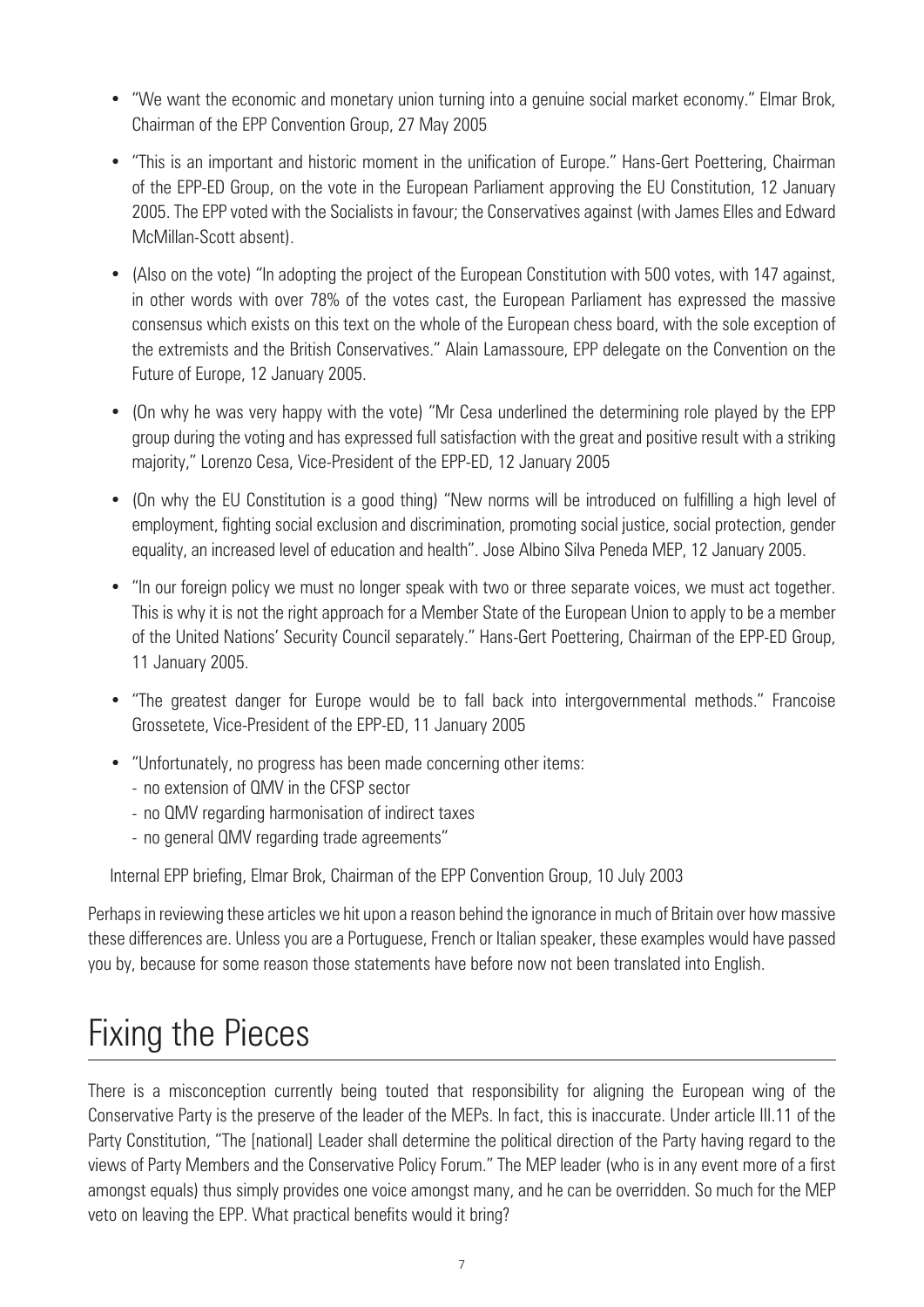Much of the research behind this is contained in two classic works. The first is a Bruges Group paper looking forward to the 1999 Euro elections (www.brugesgroup.com/mediacentre/index.live?article=94); the second, a Centre for Policy Studies analysis (www.cps.org.uk/pdf/pub/40.pdf) that emerged two years later and delved into the hidden mechanics of how the Group system would operate.

Little of the mechanics has actually changed since then. The Conservatives found themselves operating outside of the EPP orbit for the first twelve years of an elected European Parliament, and independently before then; just so today they would be able to make use of the administrative benefits of group independence.

For starters, the group would be under less moral pressure in developing its whip. While technically independent, on far too many occasions particular voting lines have been seen to be wobbly due to excessive proximity to the EPP stance – until such times as particular planned whipping lines were brought to the attention of a more Westminster-based audience and potentially embarrassing votes headed off. It is amazing what an advance headline in the paper on the dangers of a piece of legislation will do to a planned vote…

The reason why supposedly intelligent MEPs were not able to distinguish between an integrationist position and one in line with established Party policy can be ascribed to many causes, of which one may charitably be put down as an overdependence on EPP staff. Setting up a fully separate group would free Conservatives from federalist staff members who do not share Conservative policy on defending national sovereignty. It is no mere coincidence that in the 2004 Euro-elections, UKIP leached significant support from a visibly ambiguous and hesitant Conservative party, and actually came third in the polls.

On the mechanical front, the present designated "ED" website amounts to a few stale paragraphs as part of a joke portion of the EPP site. A separate identity allows for a greater pride and a greater interest in promoting one's identity than currently, where MEPs have for instance been showered (appropriately) with EPP umbrellas and tshirts carrying the twelve-star logo, for distribution to their grateful constituents.

On top of that, were the Conservatives to set up the nucleus of another group, they would gain certain institutional benefits. They would be entitled on the numbers-share game to two Committee chairmanships, and a seat at the Conference of Presidents (the table that determines the inner game plan for the European Parliament). As a separate group, their leader gains more institutional significance than simply acting as an associate of another leader, so his speaking priority in meetings is advanced. In the lazy world of Brussels politics, this means that he (or his delegate) gets to speak on a subject at the top bracket of the allotted speaking time rather than at some later point on the whim of the EPP. In other words, he gets to make a statement before the Brussels press corps has filed their story and gone home.

The ED's supposed financial independence is today a complete sham. The lunacy of some of the inmates can best be illustrated with the recent move by some Conservative MEPs to apply for money available from the EU budget to cover transnational parties, funds that the ED element could today legitimately claim while remaining part of the EPP alliance. No small beans either: the amount is reported to be in the region of €150,000 plus an extra €12,000 per MEP. It seems the EPP were horrified at the prospect of any independence of action emerging for the Conservative "allies", because key figures in their hierarchy are reported to have spoken to pro-EPP figures like Sir Robert Atkins to express their concerns. Consequently, these moves were stymied by certain Conservative MEPs *precisely because* they thought it gave they themselves a dangerous element of independence! Such is the degree of base vassalage in which a number of Conservative MEPs now find themselves in thrall as mere satraps to the EPP.

If nothing else, this proves the promise won from the EPP of developing a "meaningful autonomous ED component" has been shattered, and can only be achieved by breaking with the EPP. The structures exist to create this. The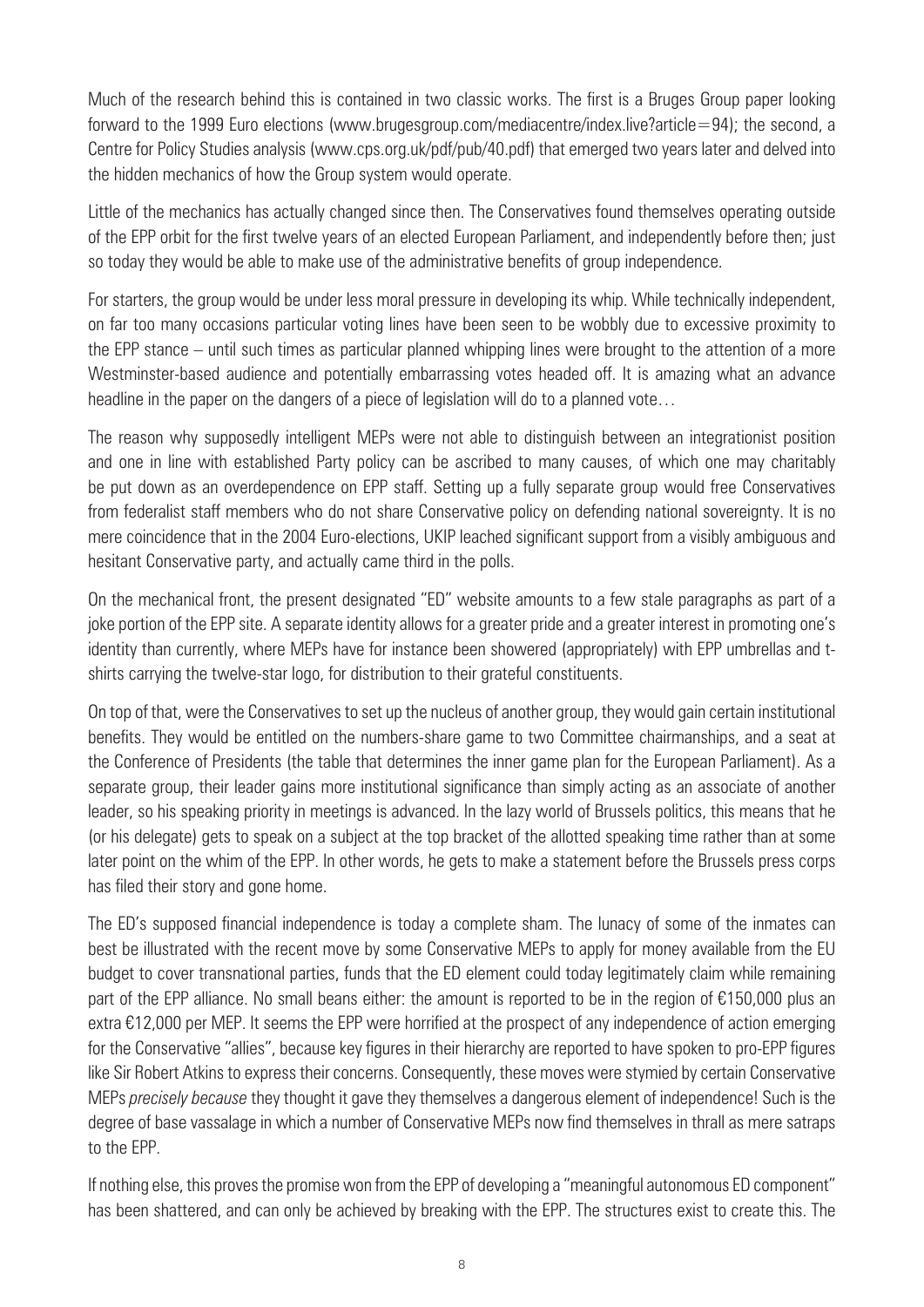<span id="page-8-0"></span>Conservative Party is large enough to qualify for Group status almost in its own right; it simply needs to identify a handful of sister parties to qualify for the full MEP Group allowance. More on this anon.

The EPP is also highly complicit in the institutional cover up that encapsulates the Brussels institutions. This is best expressed in two cases.

The first is that of the generic whistleblower. Repeatedly throughout the last few years, a number of brave people have emerged from the system, their voices of concern suppressed, now looking as a last resort to render public some tale of disgraceful wrongdoing that their superiors seek to bury. Their natural choice is not, as it happens, the media or their MP, but the MEP: an individual with at least a notional oversight over the community in which he operates. But the sorry lesson of past years is that far too often, pro-integrationist MEPs (in which bracket the EPP delegate all too often falls) is concerned not with correcting the faults, but suppressing the message by burying the messenger. Thus the EPP has become part of the problem, while it is left to brave MEPs like Chris Heaton-Harris to tell it as it is. And they wonder why there is a crisis of confidence in the EU …

The second instance that shows the EPP as part of the problem rather than the solution relates to one of the Conservatives' own MEPs. Roger Helmer was thrown out of the Conservative grouping, not by the leader of the Conservatives, but rather by the leader of the EPP. Expelled from the Group, technically he could no longer be counted a part of the Conservative numbers and so was expelled by default. His crime was, prosaically, attacking the Commission President for undeclared business interests. The problem was, this was fratricide as far as the EPP was concerned, because Jose Barroso is one of their number. Departing from the EPP embrace would free the Conservatives to make just criticisms where just criticisms are deserved.

What does this mean? Let's summarize. **Breaking with the EPP would not only provide Conservatives with more resources, independent control of finances, a seat at the Conference of Presidents, a truly eurosceptical Brussels whip, an extra Committee chairmanship, higher speaking priority, an increased visibility with the media, and a freedom to take up the causes that define us. It would also give us a mechanism to become the standard bearer for the defence of the nation state across the continent of Europe; a status that it seems fate repeatedly reserves for us, if only we have the guts to stand up for our beliefs.**

#### Striking Out

Conservative links with the EPP group have proved to be one of UKIP's biggest recruiters. They point to the one, single issue where the leader of the Party has complete freedom to act, to demonstrate where he really stands, and identify what are his key beliefs. UKIP claims that the Conservatives have ducked an issue of principle on every occasion, and they are right.

The Conservatives through the EPP alliance are tied in with a group that supports the working time directive, and endorses the social chapter. They are shackled to a movement that not only supports but actually proposes the ambulance-chasing society of Fundamental Rights. Where better to witness this than in the Convention on the Future of Europe? There, the youth element of the Convention was stitched up by the EPP with their Socialist and Liberal counterparts for an integrationist agenda, while it was left to the Conservative delegates to not just participate in but *actually lead* the fight for the nation states. The youth EPP (YEPP) were as complicit as their elders. Meanwhile, in the Convention proper, David Heathcoat-Amory was so shocked by the level of prointegrationism prevalent in the ranks of the EPP delegation that he himself formally left and set up an alternative group. Their work, the Minority Report, stands at utter variance from the draft Constitution penned by the EPP